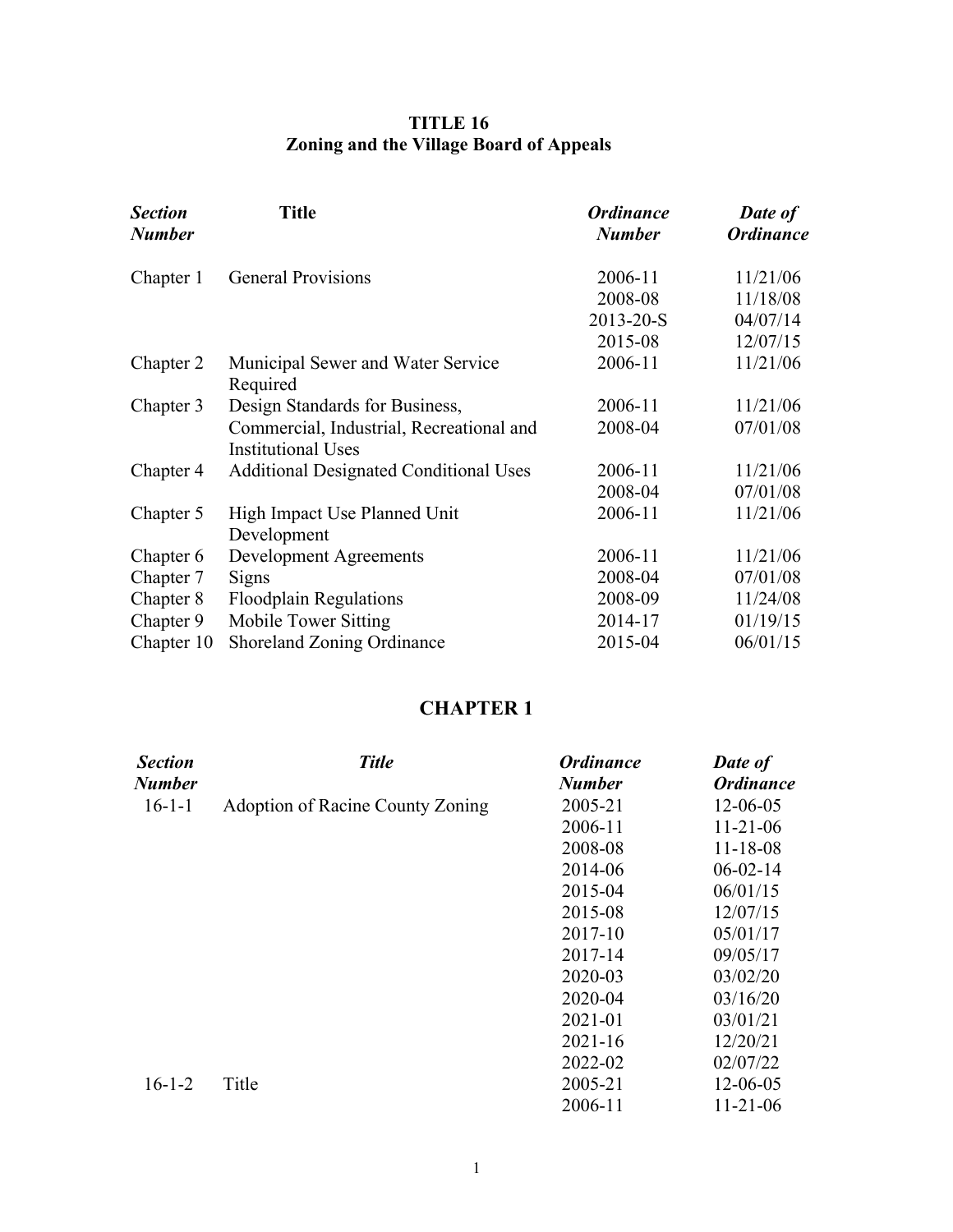<span id="page-1-0"></span>

| <b>Section</b> | <b>Title</b>             | <b>Ordinance</b> | Date of          |
|----------------|--------------------------|------------------|------------------|
| Number         |                          | <b>Number</b>    | <b>Ordinance</b> |
| $16 - 1 - 3$   | Intent and Purpose       | 2006-11          | $11 - 21 - 06$   |
|                |                          | 2016-10          | 06/06/16         |
| $16 - 1 - 4$   | Definitions              | 2006-11          | $11 - 21 - 06$   |
| $16 - 1 - 5$   | Village Board of Appeals | 2006-11          | $11 - 21 - 06$   |

### **SEC. 16-1-1 ADOPTION OF RACINE COUNTY ZONING.**

- (a) Pursuant to Sections  $66.0213(2)(a)$  and  $66.0216(8)(a)$ , Wis. Stats., Chapter 20 of the Racine County Code of Ordinances ("Ch. 20 of the RCCO"), as such was in effect at the time of the Village's incorporation, shall continue in force in the Village, to the extent not inconsistent with Wis. Stats. Ch. 61 and except as otherwise altered by the Village Code of Ordinances as provided in subsection 16-1-1(c) below and within Title 16 generally. Any amendments to Ch. 20 of the RCCO by Racine County shall not apply to the Village unless such changes are specifically adopted by the Village as required by Wisconsin Statutes. To the extent any provision of this Title or any other ordinance of the Village conflicts with a provision of Ch. 20 of RCCO, the more restrictive provision shall apply.
	- (1) **Sign(s) Required to Provide Notice to Public**. The property owner and/or agent requesting to rezone a parcel, applying for a conditional use permit and/or petitioning for a planned unit development on one or more parcels shall erect the following sign(s) as applicable, a minimum of ten (10) business days prior to the posted public hearing date:
		- a. One minimum 24 inches wide by 18 inches high weather resistant sign along each public street frontage of the subject. The sign(s) shall be clearly visible and legible to the adjacent public street and located within ten feet of the public right-of-way.
		- b. The sign or signs shall be provided by the Village at the time of filing the application to rezone a parcel, the application for a conditional use permit and/or the petition for a planned unit development
		- c. The sign or signs shall be returned to the Village by the applicant at the conclusion of the application/petition process.

The message on the sign shall determined by the Village but shall generally identify:

- 1. That a zoning change is being requested.
- 2. The Village Zoning Administrator's phone number.
- 3. The Village of Caledonia will be identified.
- (2) **Fee and Deposit**. A nonrefundable sign fee will be required to be paid at the time of application and/or petition. A check for the required sign deposit will be required to be submitted at the time of application and/or petition. The check for the deposit will be returned to the applicant/petitioner when the sign is returned by the applicant/petitioner after the public hearing. All signs shall be returned to the Village within ten (10) days after the rezoning hearing. If a sign is not returned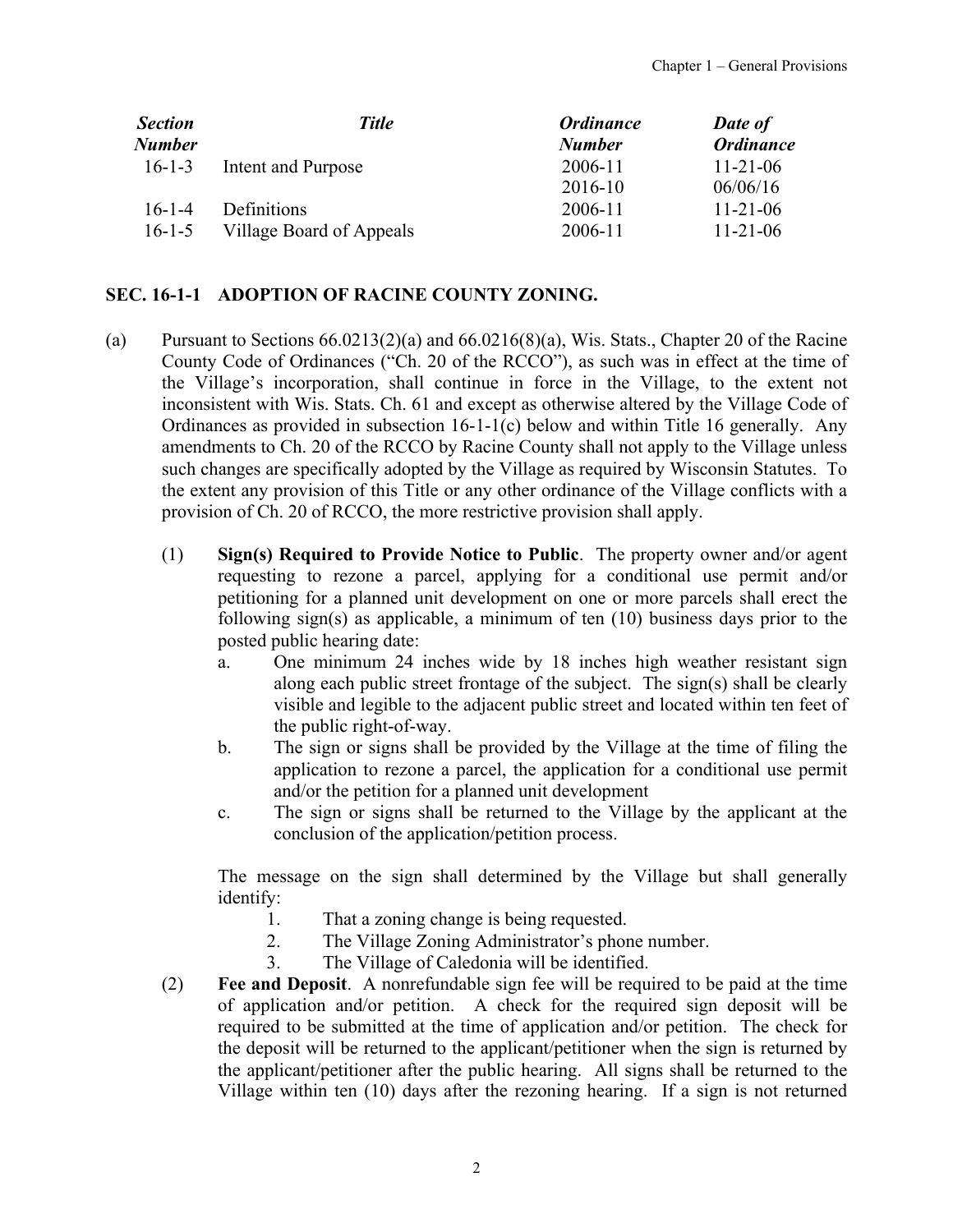within the required time period or if the sign is returned damaged (except for normal wear and tear), the Village shall have the option to cash the check to apply toward the cost to purchase a new sign. The amount of the fee and the amount of the deposit shall be set by Resolution of the Village Board from time-to-time.

- (3) **Hearings**. The requirements of Section 20-144 of the Racine County Code of Ordinances is amended as follows and modifies the publication and notice requirements for hearing:
	- (a) The Village Plan Commission shall hold a public hearing upon each proposed change or amendment, giving notice of the time and place of such hearing including a description of the property affected by any change or amendment by publication in the Village recognized newspaper of a class 2 notice, under Ch. 985 of the Wisconsin Statutes and indicating that a map may be obtained from the Village Clerk. A copy of each such notice shall be sent to the clerk of contiguous municipalities as required by Sec. 62.23, Wis. Stat. The Village Plan Commission shall make a recommendation on the change or amendment to grant as requested, modify or deny to the Village Board on each proposed change or amendment after the public hearing is held and prior to action by the Village Board.
	- (b) Written notice of the public hearing to be held on a proposed shoreland or shoreland-wetland amendment shall be sent to the Wisconsin Department of Natural Resources ("DNR") district office at least ten (10) days prior to the hearing. A copy of the Village Board's decision on each proposed amendment shall be forwarded to the DNR district office within ten (10) days after the decision is issued.
	- (c) When it is determined by the Village Plan Commission, in consultation with the Zoning Administrator and/or Village Attorney, that there is a material defect in the rezoning petition, or when the Plan Commission determines that insufficient/inadequate notice was provided for a public hearing, the Plan Commission reserves the right to require a new public hearing. Such determination must be made within ninety (90) days of the initial hearing. Costs for the second hearing are the responsibility of the petitioner.
- (4) **Board Action**. The requirements of Section 20-145 of the Racine County Code of Ordinances is amended as follows and modifies the Village Board approval process:
	- (a) Following a hearing under subsection (3) above and after careful consideration of the Zoning Administrator and Village Plan Commission recommendations, the Village Board shall vote on the passage of the proposed change or amendment.
- (5) Section 20-1340 of the Racine County Code of Ordinances is amended to add the following as a conditional use:
	- (7) Pet grooming business in the B-1 Neighborhood Business District.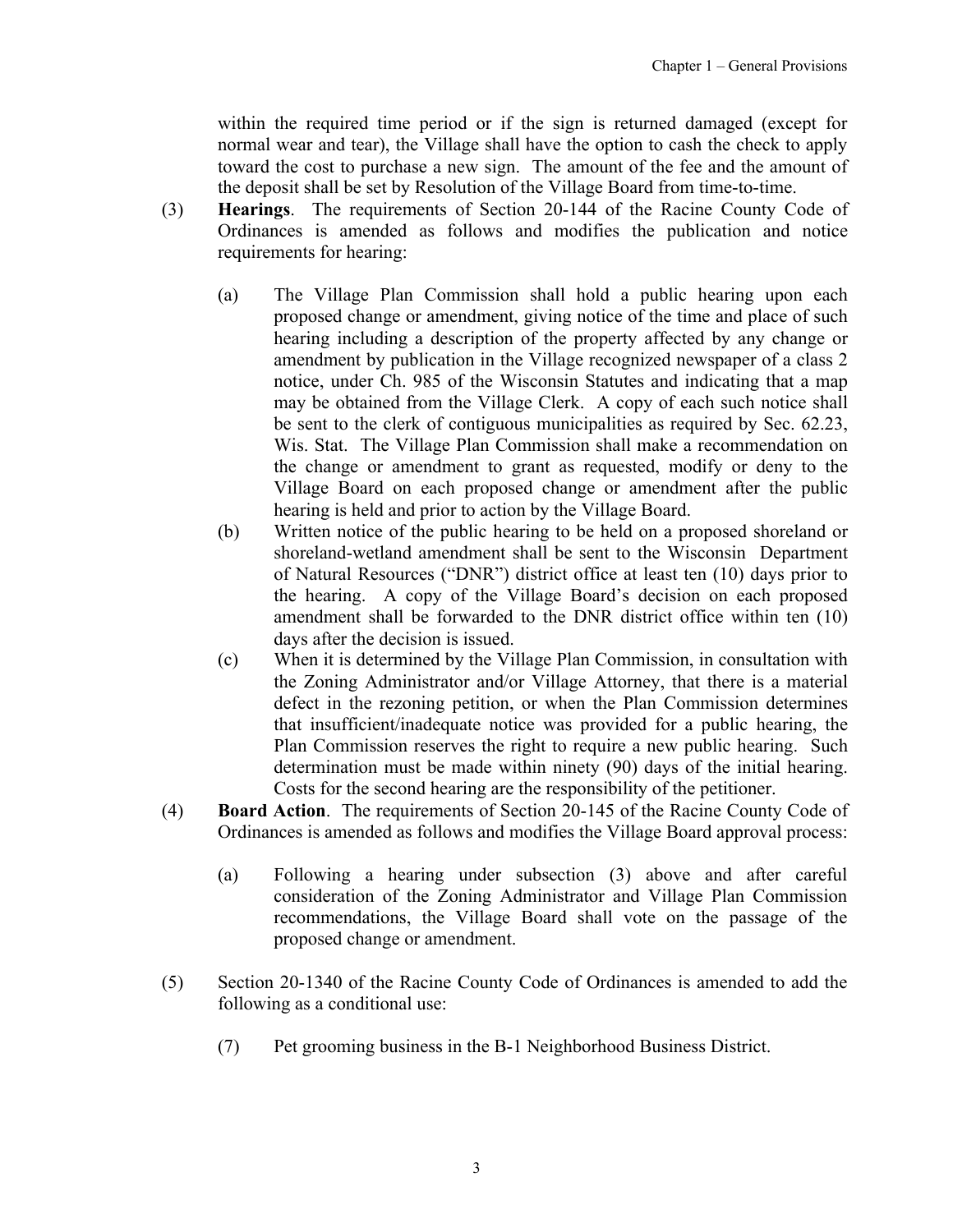(6) Section 20-1339(a)(8) of the Racine County Code of Ordinances as adopted by the Village of Caledonia is amended to read as follows:

Self-service storage facilities including incidental managers office/quarters in the B-3 business district along county trunk highways, state trunk highways and other similar major arterials, the B-5 business district and in the M-2 and M-3 industrial districts. The maximum lot coverage by structures for a self-service storage facility shall not exceed fifty (50) percent, and such facility shall not exceed twenty (20) feet in height and shall meet the setbacks for the district in which it is located.

### (7) **Site Restrictions**.

- a. Parcels of land abutting more restrictive district boundaries shall provide side and rear yards not less than those required in the more restrictive abutting district. The street yards on the less restrictive district shall be modified for a distance of not more than 60 feet from the district boundary line so as to equal the average of the street yards required in both districts.
- b. A buffer yard shall be created and maintained around all business and manufacturing districts which abut upon residential districts and which are adjacent to freeways and limited access arterial streets and highways which abut upon residential districts. The Plan Commission may also require a buffer yard around business and industrial districts abutting park and institutional districts. Buffer yards shall be a minimum of 20 feet in width; shall be in addition to the required street yards, side yards, and rear yards; and shall screen business or manufacturing uses from adjoining lands in such a manner that:
	- (1) If the buffer yard is composed entirely of plant materials, it shall be of sufficient initial depth and height and of such varieties as to provide adequate visual screening within no more than two years and during all seasons of the year.
	- (2) Where architectural walls or fences are used, sufficient landscaping shall be used in conjunction with such wall or fence to create an attractive view from the residential side, and all walls and fences shall be maintained in a structurally sound and attractive condition. Any wall or fence shall be not less than four (4) feet nor more than six (6) feet in height.
	- (3) All landscaping shall be maintained by the owner or operator to the satisfaction of the Zoning Administrator or a designee.
	- (4) Where the land adjacent to the buffer yard is a parking lot, the buffer yard shall be sufficiently opaque to prevent the penetration of headlight glare. Overhead lighting installed in or adjacent to a buffer yard shall not throw any rays onto adjacent residential properties.
	- (5) No signs shall be permitted on or in any part of the buffer yard.
- (8) Section 20-918(b) of the Racine County Code of Ordinances as adopted by the Village of Caledonia is amended to read as follows: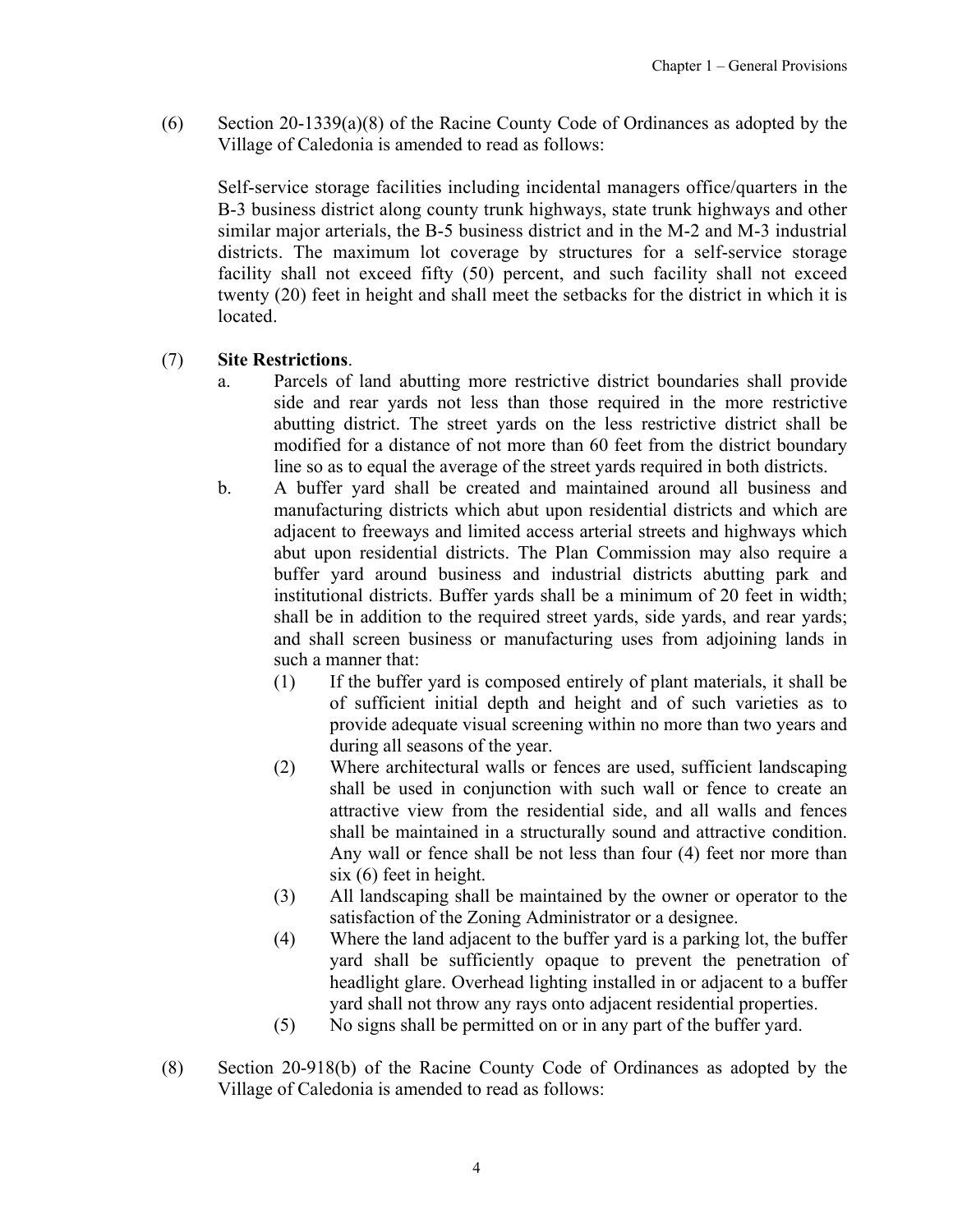The distance required to achieve a one (1) on two and one-half  $(2\frac{1}{2})$  stable slope is set forth in Table 12, page 65, of SEWRPC Community Assistance Planning Report No. 86, A Lake Michigan Coastal Erosion Management Study for Racine County, Wisconsin, and shall be used to determine the stable slope distance. Minimum facility setback distances measured from the edge of the net stable slope distance shall one hundred (100) feet for all structures. The minimum setback distance may be reduced for public utilities, public recreational facilities, and single family residential units in areas of existing facility development to be at least the average distance from the edge of the net stable slope distance to adjacent principal structures located on abutting parcels (excluding public rightof-ways and easements), although the minimum setback distance shall not be less than fifty (50) feet from the edge of the net stable slope distance. If an abutting parcel is vacant, a setback of one hundred (100) feet will be assumed for purposes of averaging.

(9) Section 20-1339(b) of the Racine County Code of Ordinances as adopted by the Village of Caledonia is hereby repealed. The Village no longer requires conditional uses for a development within set distances of a freeway, road interchange, State or County Trunk Highways as set for in that subsection. See adopted Ordinance 2021-01.

#### (10) **Residential and Commercial Parking Restrictions.**

- (a) Parking of vehicles accessory to a residential use on private property shall be limited to those actually used by the residents or for temporary parking for guests. Vans or pickup trucks used for private and recreational use, or a motor home (recreational vehicle), or a van or pickup truck used in a business or trade and commercial vehicle used for transportation to and from a place of employment or workplace of the occupant may be parked on a residential property subject to the requirements of this Section.
- (b) Commercial Vehicles of not over 10,000 lbs may be parked on private property, providing all of the following conditions are met: vehicle is registered and licensed; used by a resident of the premises; gross weight does not exceed ten thousand (10,000) pounds, including any load; height does not exceed nine (9) feet as measured from ground level, excluding antennas, air vents, and roof-mounted air conditioning units, but including any load, bed, or box; and total vehicle length does not exceed twenty-six (26) feet, including attachments thereto (such as plows, trailers, etc.) unless approved through a conditional use permit.
- (c) Recreational vehicles parked on private property in residential zoned districts must maintain a minimum of a five-foot setback from the rear and side lot lines but are not restricted to a minimum setback to the principal structure. If parked in the street yard, the recreational vehicle must be parked on the driveway or on an improved surface such as asphalt, concrete, or compacted gravel. For the purpose of this section, recreational vehicles shall include boats and trailers, snowmobiles and their trailers, minibikes or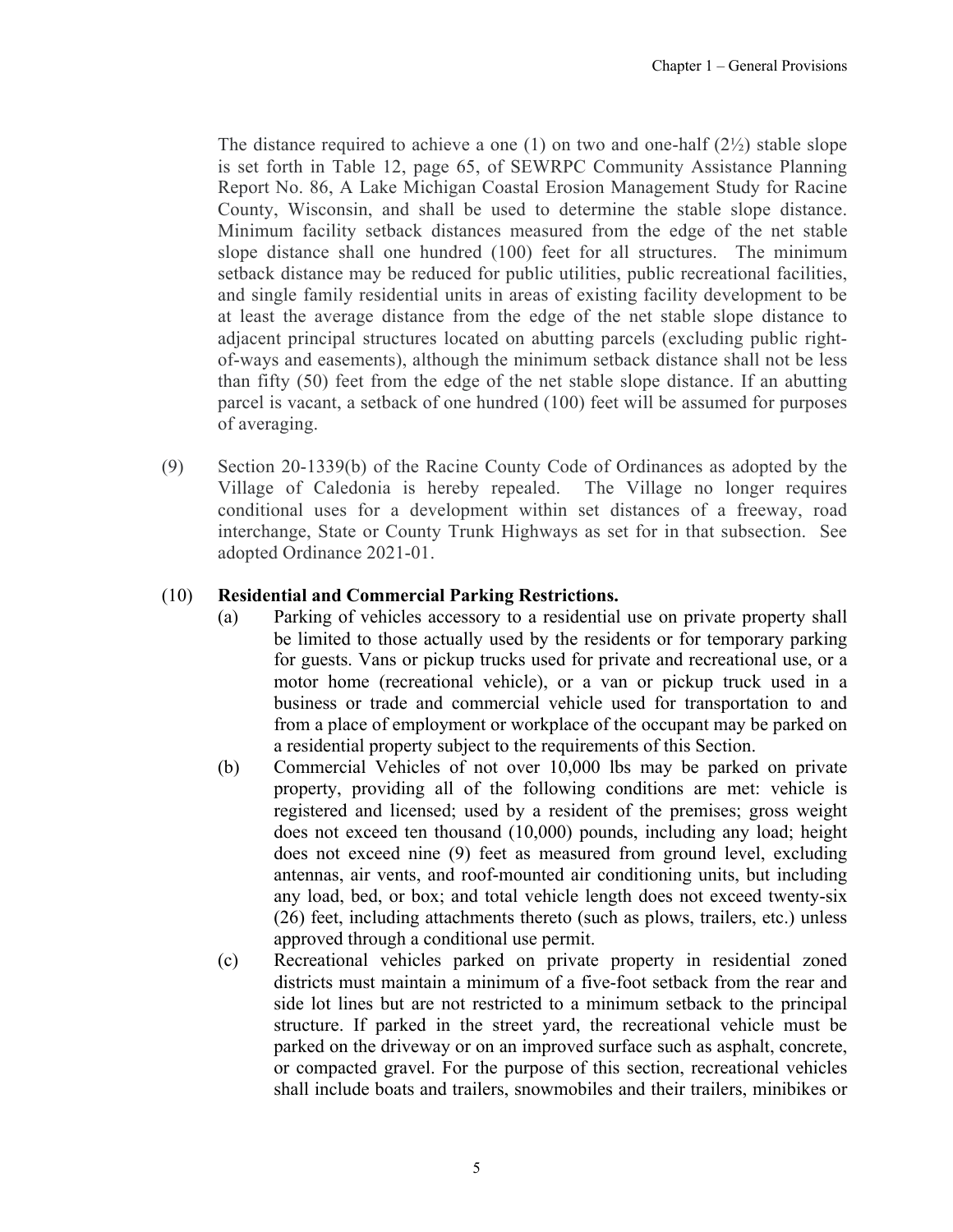trailbikes and their trailers, and unoccupied tent campers and travel trailers, all-terrain vehicles and personal watercraft and their trailers.

- 1. Utility trailers and recreational vehicles parked on residential parcels less than five acres cannot exceed 32 feet in length (not including trailer tongue and hitch) and 13 feet in height. For residential parcels five acres or greater, trailers and recreational vehicles shall not exceed 37 feet in length (not including tongue and hitch) and 13 feet in height.
- (d) Vehicles, trailers, and recreational vehicles shall be parked either within an enclosed attached garage or detached accessory structure or on an improved surface such as: asphalt; concrete; or compacted gravel. Improved surfaces including driveways that cover more than fifty percent (50%) of a residential street yard is prohibited.
- (e) No other vehicular equipment of a commercial or industrial nature, except as stated above, shall be parked or stored for more than two (2) consecutive hours and four (4) accumulated hours during any twenty-four-hour period on any lot in any zoning district except business and industrial districts or as permitted by an approved conditional use or in the A-1 district.
- (f) Outdoor parking of semi-tractors/trailers and/or dump trucks on commercial property (B-districts), that is not a principal use (e.g., truck sales), an accessory use (e.g., delivery vehicles), or which has not been approved through the conditional use or site plan review process is prohibited. Outdoor parking of one semi-tractor or dump truck is permitted in Residential Districts if the parcel is greater than one ( 1) acre and has direct access to a Class A Highway ( e.g. STH 31, STH 32). Outdoor parking of semi-tractor trailers in residential districts is prohibited.
- (g) Agricultural equipment (such as farm tractors, plows, farm plows, seeders, combines, cultivators, trucks, etc.) used in a farm operation are permitted in residential districts for parcels three (3) acres or more in area.
- (h) A gathering, not to exceed 24 hours at any one time, which results in the parking of vehicles or trailers not on an approved surface be exempt from these parking limits for a 24-hour period.

#### (11) **Accessory Structures.**

- (a) **Residential Districts; Other Districts as Specified**. Accessory structures such as detached garages, gazebos, garden or utility sheds shall be subject to the following regulations.
	- 1. **Size.**
		- a. Parcels Less than 5 Acres. The area of an accessory structure shall not exceed 1,500 square feet
		- b. Parcels 5 Acres or greater. The area of an accessory structure shall not exceed 3% of the acreage of the parcel
	- 2. **Aggregate Total Footprint Area for All Accessory Buildings** The following is the maximum square footage allowed for all accessory buildings for a stated lot size, exclusive of road right-ofway: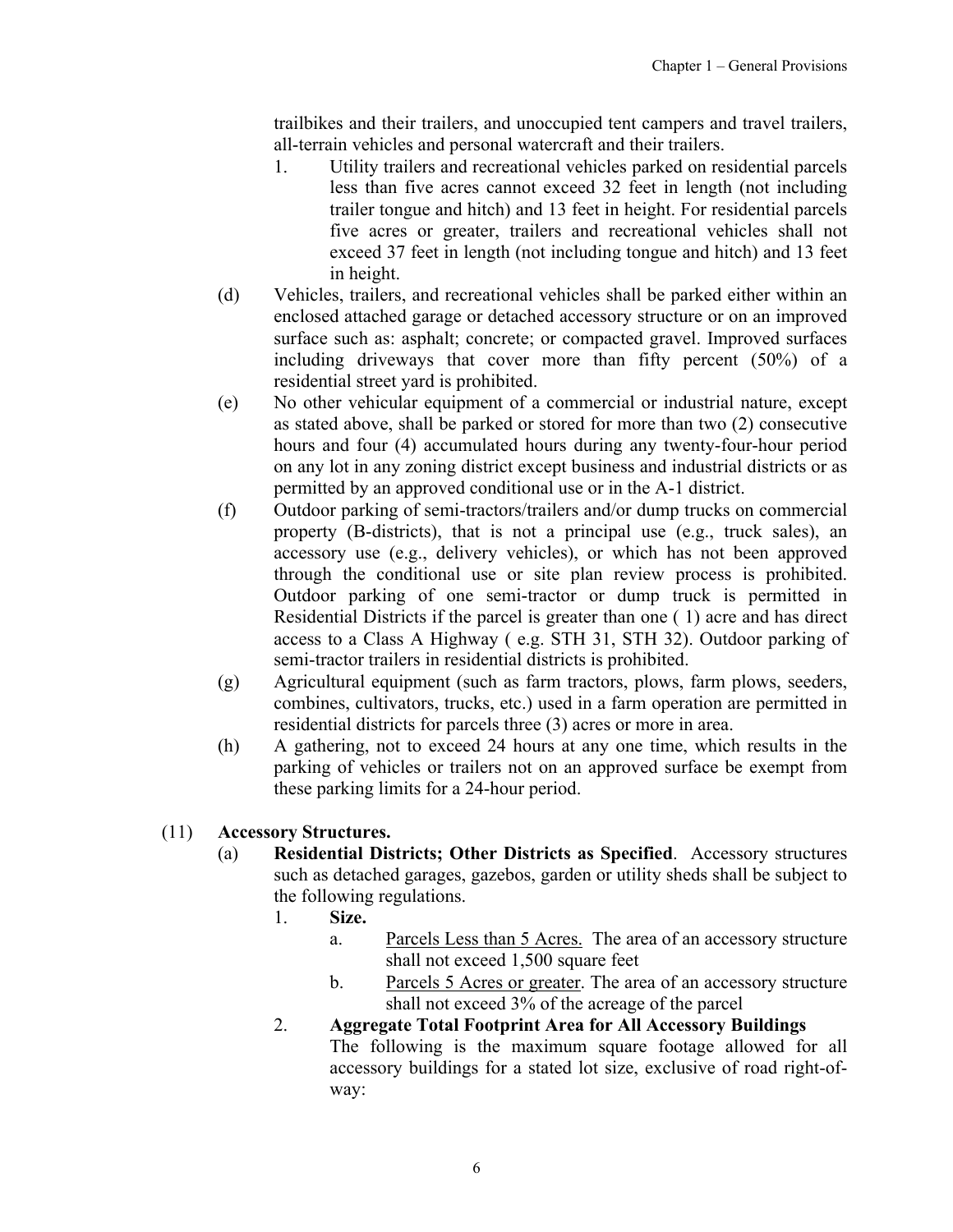- $<$  10,000 square-foot lot = 1,050 square feet
- $\geq 10,000$  square-foot to 20,000 square-foot lot = 1,500 square feet
	- $\geq$  20,000 square-foot to < 1 acre lot = 2,000 square feet
	- 1 acre to  $\leq$  2-acre lot = 4,000 square feet
	- 2 acres to  $\leq$  3-acre lot = 5,000 square feet
- 3 acres to  $<$  4-acre lot = 6,000 square feet
- 4 acres to  $\leq$  5-acre lot = 7,500 square feet
- 5 acres to  $\leq 10$ -acre lot = 4% of lot area
- $> 10$ -acre = 5% of lot area
- 3. **Height**.
	- a. Parcels less than 5 Acres. Buildings shall not exceed seventeen (17) feet in height.
	- b. Parcels 5 Acres or Greater. Buildings shall not exceed in height twice their distance from the nearest lot line.
- 4. **Location**. Detached structures are permitted in the rear and side yards and shall not be closer than ten (10) feet to a principal structure or five (5) feet to a side or rear lot line. Structures greater than 1,500 square feet shall not be closer than ten (10) to a side or rear lot line. When the street yard setback of a principal structure exceeds the required setback for the particular district in question, a detached accessory structure may be permitted in the street yard provided the street yard setback of the accessory structure is not less than the required setback for the district or the average street yard setback of principal structures on abutting parcels, if any, whichever is greater.
- 5. **Patios**. Patios constructed at or below yard grade, may be installed in the rear or side yard adjacent to the principal structure without the issuance of a building permit; and shall not be located closer than five (5) feet to a lot line.
- 6. **Decks**. Decks located adjacent to or attached to a principal structure can project into the required side and rear setback for a principal structure for the district in which they are located by six (6) feet. Freestanding decks surrounding private swimming pools shall be located at least ten (10) feet from the principal structure and shall be located at least five (5) feet from a side or rear lot line. All decks shall require the issuance of a building permit.
- 7. **Residential Air Conditioning Condensers / Power Generators**. Units under this subsection may be located adjacent to a residence in the rear yard and side yard, provided that all condensers and generators shall be located at least five (5) feet from a side or rear lot line. Residential air conditioning condensers and power generators shall not be located in the street yard.
- 8. **Private Swimming Pools. Pools** are permitted as accessory uses in the rear yard in any district; except the C-1 Resource Conservation District; however, the swimming pool shall be located at least eight (8) feet from the principal structure, be located at least three (3) feet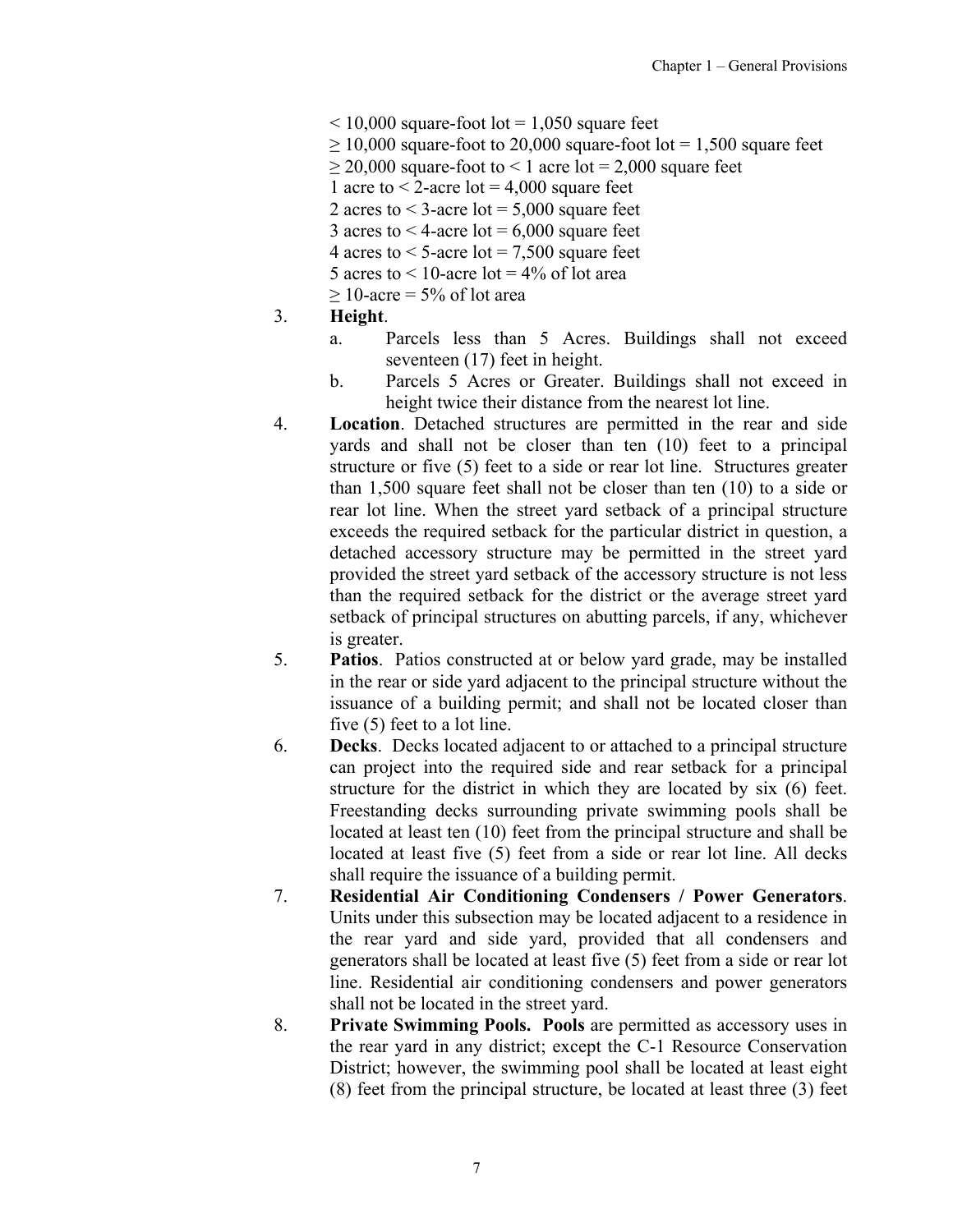from any side or rear lot line, and be installed in accordance with the City building, plumbing, and electrical codes, including the issuance of all required permits.

- 9. **Private Tennis Courts / Basketball Courts**. These courts are permitted as accessory uses in the rear yard in any district, except the C-1 Resource Conservation District. A building permit is required for all tennis/basketball courts and:
	- a. All tennis courts shall be surrounded by a fence not less than ten (10) feet in height.
	- b. No lighting installed around a tennis court or basketball court shall project onto adjacent properties; and
	- c. No private tennis court or basketball court shall be located closer than five (5) feet to a lot line.
- 10. Residential Ground Solar Power Arrays. Solar power arrays shall be located in the side or rear yard in all residential districts; located a minimum of ten (10) feet from the principal structure and; five (5) feet from a side or rear lot line. Solar power arrays are prohibited in the street yard.
- (b) Repealed.

## (c) **Sex Offender Residency Uses.**

- (1) **Findings of Fact**.
	- (a) The Board finds that sex offender residency uses require special zoning in order to protect and preserve the health, safety, and welfare of the Village residents and the children living or congregating within its borders and the Board places a high priority on maintaining public safety through highly skilled and trained law enforcement as well as dependency upon laws that deter and punish criminal behavior.
	- (b) Based on its review of the Wisconsin Statutes which provide for the punishment, treatment and supervision of persons convicted or otherwise responsible for crimes against children, including their release into the community including Chapter 980 of the Wisconsin Statutes which provides for the civil commitment of sexually violent persons, a more dangerous type of sex offender, and specifically, at §980.08, Wis. Stats., following such commitment, under certain conditions, provides for the supervised release of such persons into the community; a 1998 report by the U.S. Department of Justice report that found that sex offenders are the least likely to be cured and the most likely to reoffend and prey on the most innocent members of our society; and more than two-thirds of the victims of rape and sexual assault are under the age of 18 and sex offenders have a dramatically higher recidivism rate for their crimes than any other type of violent felon; and various case law addressing residency restrictions and sex offender recidivism including the recent decision in the Milwaukee County Circuit Court case, City of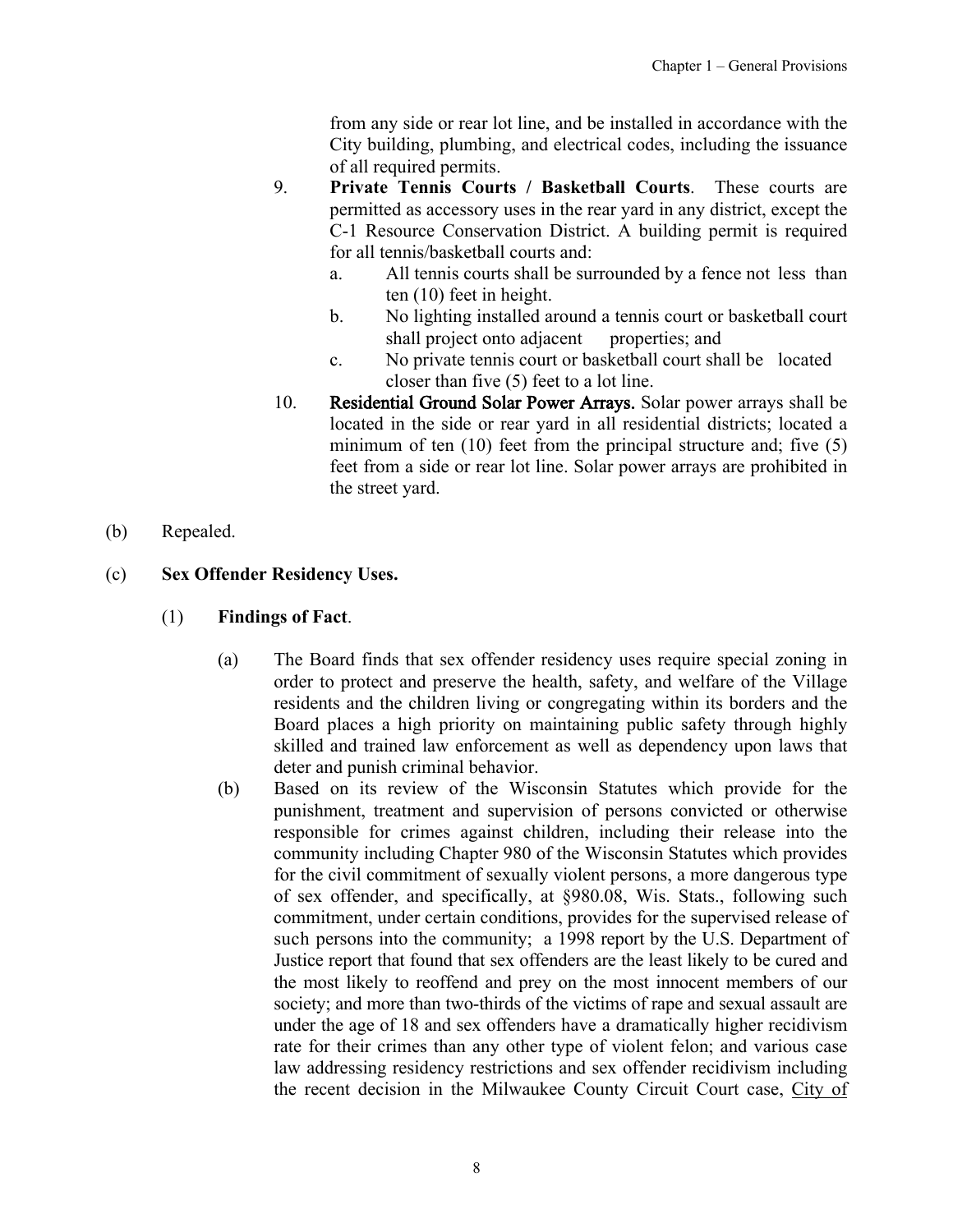Franklin v. Steven Hanke, Case No. 07-CV-9978 dated July 2, 2008, the Board finds that sex offenders have very high recidivism rates.

- (c) The Board intends to control the residency of sex offenders in furtherance of the protection of the safety of its citizens and for the proposition that municipalities be responsible for, as well as to, their own citizens, the requirement that no sexually violent person may be placed on supervised release in a residence in the Village of Caledonia unless that individual is from the Village of Caledonia; and such residency can be controlled by zoning regulations pertaining to the definition of "family", generally in application to the administration and regulation of single-family, two-family and multi-family residential zoning districts; and the more specific regulation of Chapter 980 Stats., supervised release and certain crimes against children sex offender uses, will serve to protect the health, safety and welfare of the Community, protect the citizens from increased crime; preserve the quality of life; and preserve the property values and character of surrounding neighborhoods and areas.
- (d) In order to minimize and control the residency of sex offenders, it is the board's intent to prevent the concentration of sex offender residency within certain zoning districts and within a certain distance of specified locations and zoning districts around which children congregate.
- (2) **Purpose and Intent**. This ordinance is a regulatory measure aimed at protecting the health and safety of children in the Village from the risk that convicted sex offenders may reoffend in locations close to their residences. The Village finds and declares that sex offenders are a serious threat to public safety. When convicted sex offenders reenter society, they are much more likely than any other type of offender to be re-arrested for a new rape or sexual assault. Given the high rate of recidivism for sex offenders and that reducing opportunity and temptation is important to minimizing the risk of reoffense, there is a need to protect children where they congregate or play in public places in addition to the protections afforded by state law near schools, day-care centers and other places children frequent. The Village finds and declares that in addition to schools and day-care centers, children congregate or play at public parks.
- (3) **Definitions**. For purposes of this section, the following definitions shall be used. Words used in the present tense include the future; the singular number includes the plural number; and the plural number includes the singular number. The word "shall" is mandatory and directory.
	- (a) **Sex Offender Residency Use.** An occupancy use of a dwelling unit or a residential use unit pursuant to a plan of the Department of Health and Family Services, a Court order, or as may otherwise result from or be provided for under Chapter 980 of the Wisconsin Statutes, which occupancy use is the supervised release of a sexually violent person (a person having committed a sexually violent offense as those terms are defined in § 980.01(6), Wis. Stats.) and/or a "crimes against children sex offender use" as herein defined, or a residential use with or without supervision, by a person now, then or previously a sexually violent person and/or a crimes against children sex offender including any person who is or was required to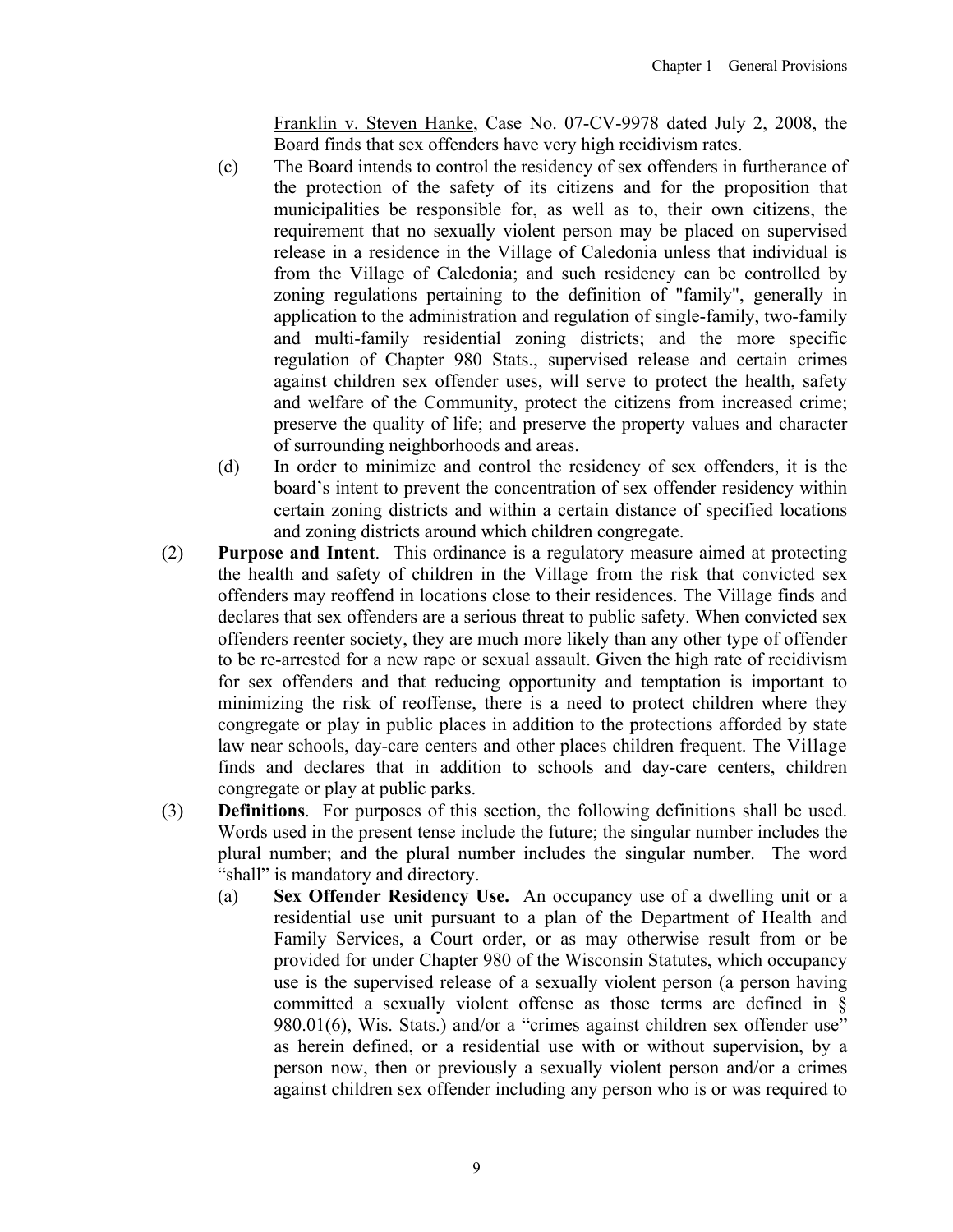register under Section 301.45, Wisconsin Statutes, for any sexual offense against a child, or any person who is or was required to register under Section 301.45, Wisconsin Statutes, and who has been designated a Special Bulletin (SBN) sex offender pursuant to Sections 301.46(2) and (2m), Wisconsin Statutes. A "crimes against children sex offender use" is an occupancy use by an individual, who has been convicted of or has been found delinquent of or has been found not guilty by reason of disease or mental defect of, any of the following offenses set forth within the Wisconsin Statutes, as amended, or the laws of this or any other state or the federal government, having like elements necessary for conviction, respectively:

§944.225(1) First Degree Sexual Assault;

§940.225(2) Second Degree Sexual Assault;

§940.225(3) Third Degree Sexual Assault;

§940.22(2) Sexual Exploitation by Therapist;

§940.30 False Imprisonment-victim was minor and not the offender's child;

§940.31 Kidnapping-victim was minor and not the offender's child;

§944.01 Rape (prior statute);

§944.06 Incest;

§944.10 Sexual Intercourse with a Child (prior statute);

§944.11 Indecent Behavior with a Child (prior statute);

§944.12 Enticing Child for Immoral Purposes (prior statute);

§948,02(1) First Degree Sexual Assault of a Child;

§948.02(2) Second Degree Sexual Assault of a Child;

§948.025 Engaging in Repeated Acts of Sexual Assault of the Same Child;

§948.05 Sexual Exploitation of a Child;

§948.055 Causing a Child to View or Listen to Sexual Activity;

§948.06 Incest with a Child;

§948.07 Child Enticement;

§948.075 Use of a Computer to Facilitate a Child Sex Crime;

§948.08 Soliciting a Child for Prostitution;

§948.095 Sexual Assault of a Student by School Instructional Staff;

§948.11(2)(a) or (am) Exposing Child to Harmful Material-felony sections;

§948.12 Possession of Child Pornography;

§948.13 Convicted Child Sex Offender Working with Children;

§948.30 Abduction of Another's Child;

§971.17 Not Guilty by Reason of Mental Disease-of an included offense; and

§975.06 Sex Crimes Law Commitment.

- (b) **Family.** A family may consist of a person living alone or any of the following groups living together in a dwelling unit and sharing common living, sleeping, cooking and eating facilities:
	- 1. Any number of people related by blood, marriage, adoption, guardianship or other duly authorized custodial relationships;
	- 2. Four unrelated people; or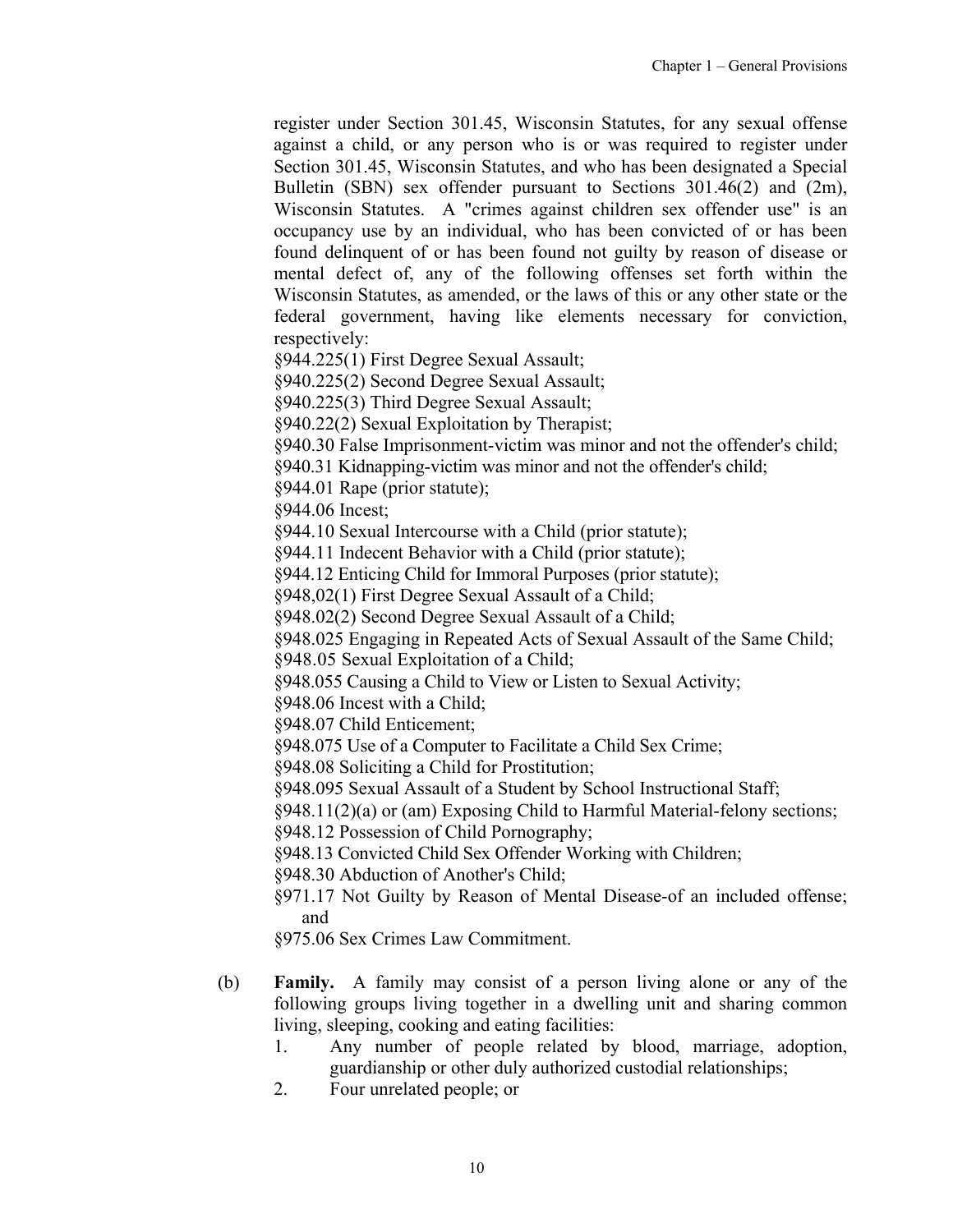3. Two unrelated people and any children related to either of them.

A family does not include:

- 1. Any society club, fraternity, sorority, association, lodge, combine, federation or other like organization;
- 2. Two or more individuals whose association to each other is temporary and/or seasonal in nature; or
- 3. More than one person determined to be a sexually violent person under Chapter 980, Wisconsin Statutes and/or a Crimes Against Children Sex Offender Use as defined within this Ordinance or determined to be a person who is or was required to register under Section 301.45, Wisconsin Statutes, for any sexual offense against a child, or any person who is or was required to register under Section 301.45, Wisconsin Statutes, and who has been designated a Special Bulletin (SBN) sex offender pursuant to Sections 301.46(2) and (2m), Wisconsin Statutes.
- (c) **Prohibited Location**. Any School Property, Day Care Center, Library, Park, Recreational Trail, Playground, Athletic Fields used by children. Place of Worship, Swimming Pool, the Village's East Side Community Center, or any other place designated in the Map adopted by the Village under Sec.  $16-1-1(c)(5)(c)$  as a place where children are known to congregate. The defined terms included in the definition of Protected Location are:
	- 1. "School Property" means any public school as defined by Wis. Stat.  $\S$  115.01(1); a private school as defined by Wis. Stat.  $\S$  115.001(3); a charter school as defined by Wis. Stat.  $\S$  115.001(1); a specialty school, including, but not limited to, a Montessori school, a gymnastics academy, dance academy, or music school.
	- 2. "Day Care Center" means a facility that has been licensed under Wis. Stat. § 48.65 to provide care and supervision of children and includes "before- and after-school daycare," which has the meaning as defined by Wis. Stat. § 120.125(1).
	- 3. "Library" means any library that is held open for use by the public where such library includes a collection of material specifically intended for use by children.
	- 4. "Park" means any area held open for use by the public for active or passive leisure purposes, including, but not limited to, any park, recreation area or beach. "Park" shall also mean any privately owned neighborhood parks and open spaces where children congregate such as those owned by a homeowners association of a subdivision.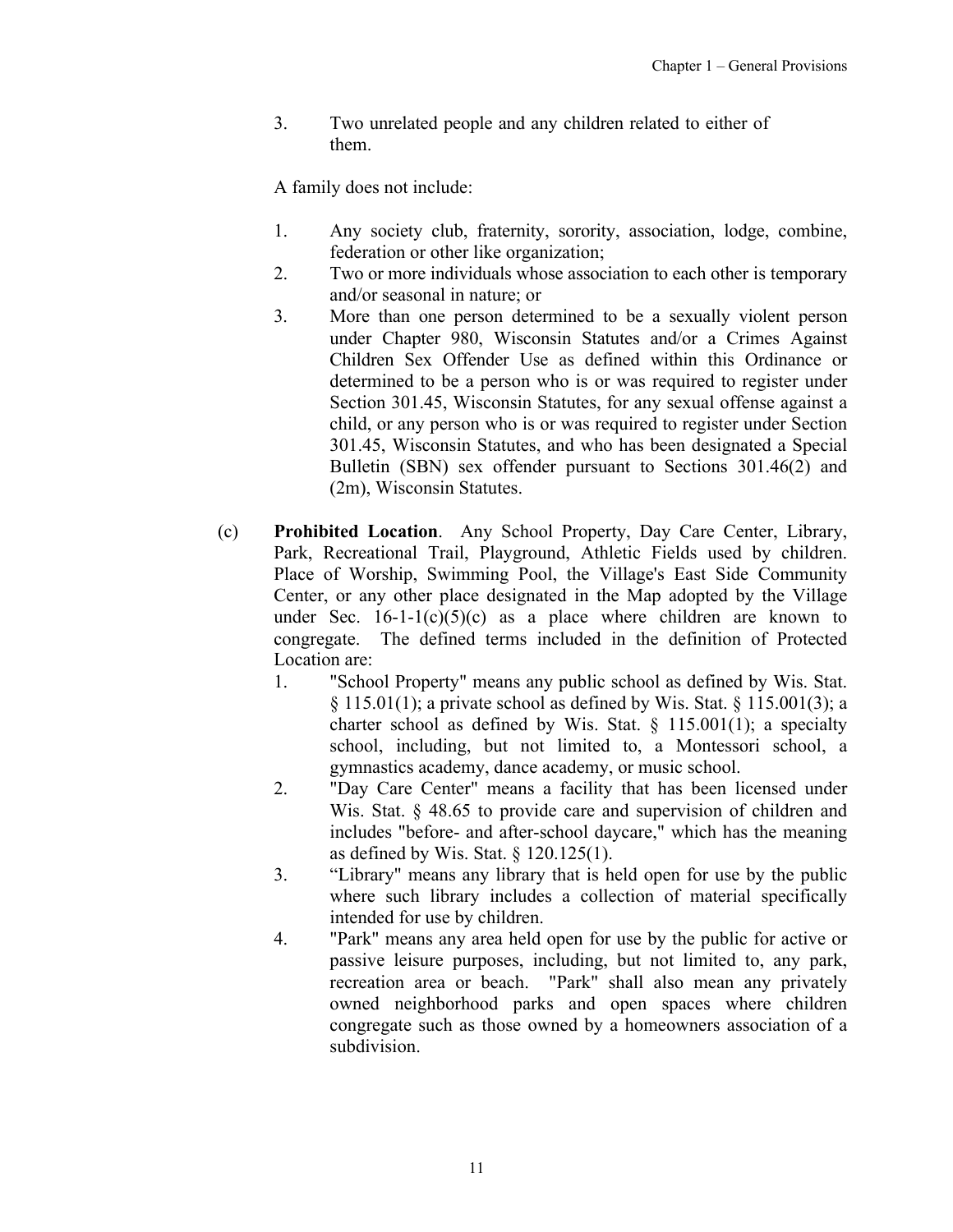- 5. "Playground" means any public outdoor area set aside for recreation and play and includes any area with playground equipment including, but not limited to, swings, slides, sandboxes, seesaws.
- 6. "Place of Worship" means a church, synagogue, mosque, temple or any other building where congregations gather for prayer.
- 7. "Swimming Pool" means where children swim or wade in a pool or other aquatic facility held open for use by the public or where no lifeguard is on duty and children are known to congregate.
- 8. "Recreational Trail" means a trail where children walk, ride bicycles, or ride horses, whether publicly or privately owned.
- (d) **Permanent Residence**. A place where the Designated Offender lodges or resides for fourteen (14) or more consecutive days.
- (e) **Temporary Residence**. Either (a) a place where the person abides, lodges or resides for a period of fourteen (14) or more days in the aggregate during any calendar year and which is not the person's permanent address; or, (b) a place where the person routinely abides, lodges or resides for a period of four (4) or more consecutive or nonconsecutive days in any month and which is not the person's Permanent Residence.
- (f) **Child or Children.** A person(s) under the age of eighteen (18) years for purposes of this Ordinance.
- (g) **Juvenile**. A person under the age of eighteen (18) years.
- (4) **Uses**. A Sex Offender Residency Use, whether a Permanent Residence or Temporary Residence, shall be permitted in all zoning districts if such use meets the definition of a Family and the requirements of this section are met except that such use is prohibited in the P-1 Institutional Park District, P-2 Recreational Park District, and C-1 Resource Conservation District, and no foster family home, community living arrangement, housing for farm laborers or multiple-family residential housing for older persons shall include a Sex Offender Residency Use in any district.

#### (5) **Requirements for uses under this Section.**

- (a) Use Distance Restriction.
	- 1. A Sex Offender Residency Use, not placed pursuant to Department of Corrections (DOC) guidelines (whereby sex offenders are returned to their home community), shall not occur or be established within two thousand five hundred (2,500') feet of a Protected Location or a boundary line of a P-1 Institutional Park District, P-2 Recreational Park District, C-1 Resource Conservation District or the City of Racine H.F. Johnson Memorial Park.
	- 2. A Sex Offender Residency Use, placed in compliance with Department of Corrections (DOC) guidelines (whereby sex offenders are returned to their home community) shall not occur or be established within one thousand (1,000') feet of a Protected Location or a boundary line of a P-1 Institutional Park District, P-2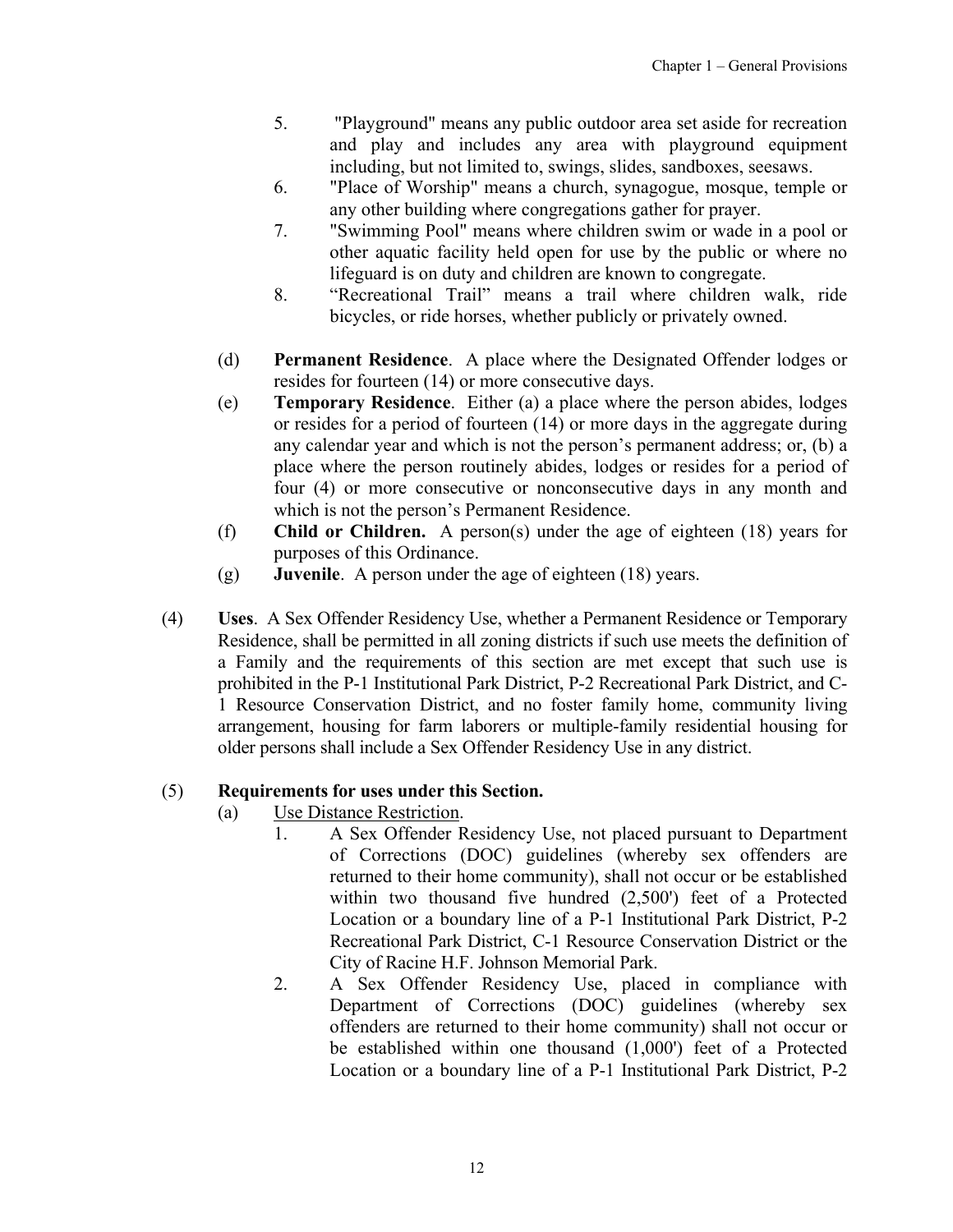Recreational Park District, C-1 Resource Conservation District or the City of Racine H.F. Johnson Memorial Park.

- 3. A Sex Offender Residency Use shall not occur or be established within a two thousand (2,000) feet radius of an existing Sex Offender Residency Use.
- (b) Determination of Minimum Distance Separation. For purposes of determining the minimum distance separation, the requirements under subsection (a) above shall be measured by following a straight line from the outer property line of the parcel of land comprising the Permanent Residence or Temporary Residence of a Sex Offender Residency Use to the nearest outer property line of a parcel of land containing a Protected Location or boundary line of prohibited zoning district or H.F. Johnson Memorial Park.
- (c) Maps. A map depicting the above enumerated uses and the resulting use distance restriction from Protected Locations, district and park boundaries shall be adopted by Resolution of the Village Board, and which map may be amended from time-to-time, is on file in the Office of the Village Clerk for public inspection. This Map is a tool that the Village chooses to utilize to provide notice to the public of the requirements of the Ordinance. In the event of a conflict between the Map and this Ordinance where a Protected Location is inadvertently omitted from the Map, the written provisions of this Ordinance shall control.
- (d) Original Domicile Restriction. In addition to and notwithstanding the foregoing prohibitions, but subject to subsection (e) below, no use that would fall within the definition of a Sex Offender Residency Use, and no individual who has been convicted of a sexually violent offense and/or a Crime Against Children as a sex offense as that term is defined under Sec. 301.45(1d)(b), Wis. Stats., shall be permitted to occur or reside, either permanent or temporarily, in the Village of Caledonia, unless such person was legally domiciled in the Village of Caledonia at the time of the offense resulting in the person's most recent conviction for committing the sexually violent offense and/or crime against children.
- (e) Exceptions. A use occurring or a person residing within an area prohibited or restricted by this ordinance shall not be in violation of this Ordinance if any of the following apply:
	- 1. The use occurred, was established, reported and registered pursuant to Section 301.45, Wisconsin Statutes, before the effective date of this Ordinance of December 11, 2008.
	- 2. The person conducting the use is a Juvenile and is not required to register under Sections 301.45 and 301.46, Wisconsin Statutes.
	- 3. The Protected Location situated within two thousand five hundred/one thousand (2,500'/1,000') feet of the person's Permanent Residence was opened or established after the person conducting the use established the Permanent Residence or Temporary Residence and reported and registered the residence pursuant to Section 301.45, Wisconsin Statutes.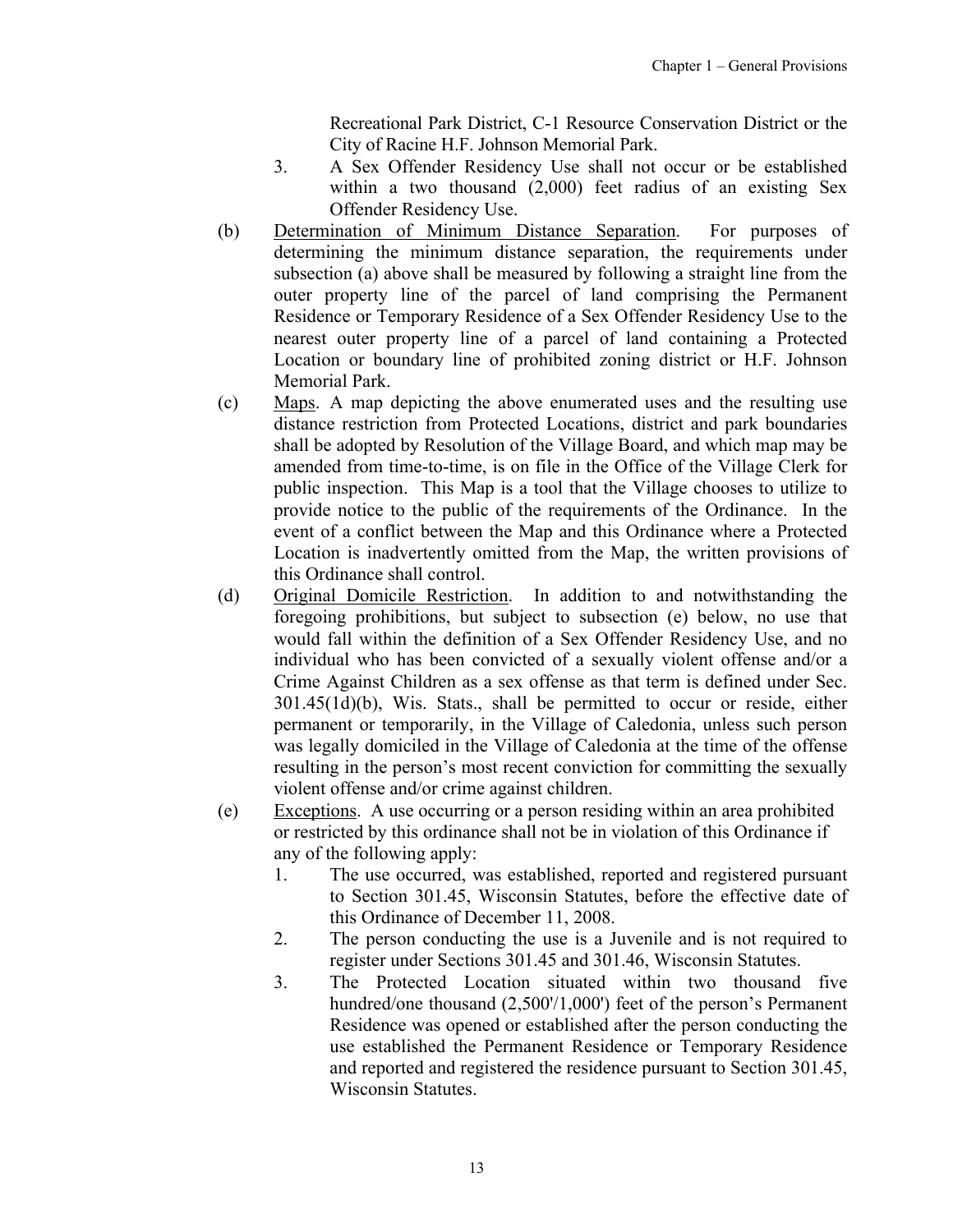- 4. The residence is also the primary residence of the person's parents, spouse or juvenile children, provided that such parent, spouse or juvenile child established the residence at least two (2) years before the person established residence at the location.
- <span id="page-13-0"></span>(6) **Severability**. Should any section, paragraph, sentence, clause or phrase of this Section be declared unconstitutional or invalid, or be repealed, it shall not affect the validity of this Ordinance as a whole, or any part thereof, other than the part so declared to be invalid or repealed and the remaining terms and provisions shall remain in full force and effect.
- (7) **Penalties**. Any person who violates any provision of this Section shall, upon conviction thereof, be subject to a forfeiture not to exceed Five Hundred (\$500.00) Dollars, together with the costs of prosecution, and in default of payment thereof, shall be committed to the County Jail for a period not to exceed ninety (90) days. Each violation and each day such violation continues shall be considered a separate offense. Nothing contained herein shall prohibit the Village from seeking injunctive and other relief in a court of law to enforce its ordinances.

## **SEC. 16-1-2 TITLE.**

These regulations shall officially be known, cited and referred to as the Zoning Code of the Village of Caledonia, Wisconsin.

### **SEC. 16-1-3 INTENT AND PURPOSE.**

The intent and purpose of this Title is to promote the health, safety, morals, prosperity, aesthetics and general welfare of this Village and its residents. The additional sewer and water requirements, design standards, conditional use requirements and planned unit development requirements set forth in this Title are intended to ensure that residential, business, commercial, industrial, recreational and institutional developments are properly planned, designed, and located. They are also intended to ensure that buildings, site designs, environmental features and social and economic activities are compatible with the Village Comprehensive Plan, as amended from time-to-time, the surrounding area and the overall community.

### **SEC. 16-1-4 DEFINITIONS.**

The following definitions shall be observed and applied in Title 16, except when the context clearly indicates otherwise. Words used in the present tense shall include the future tense. Words used in the singular form shall include the plural form. Words used in the plural form shall include the singular form. The word "shall" is mandatory and the word "may" is permissive. The word "should" is intended to mean a guideline that is expected to be met by the applicants in a manner that is subject to interpretation and application by the professional staff of the Village (and/or an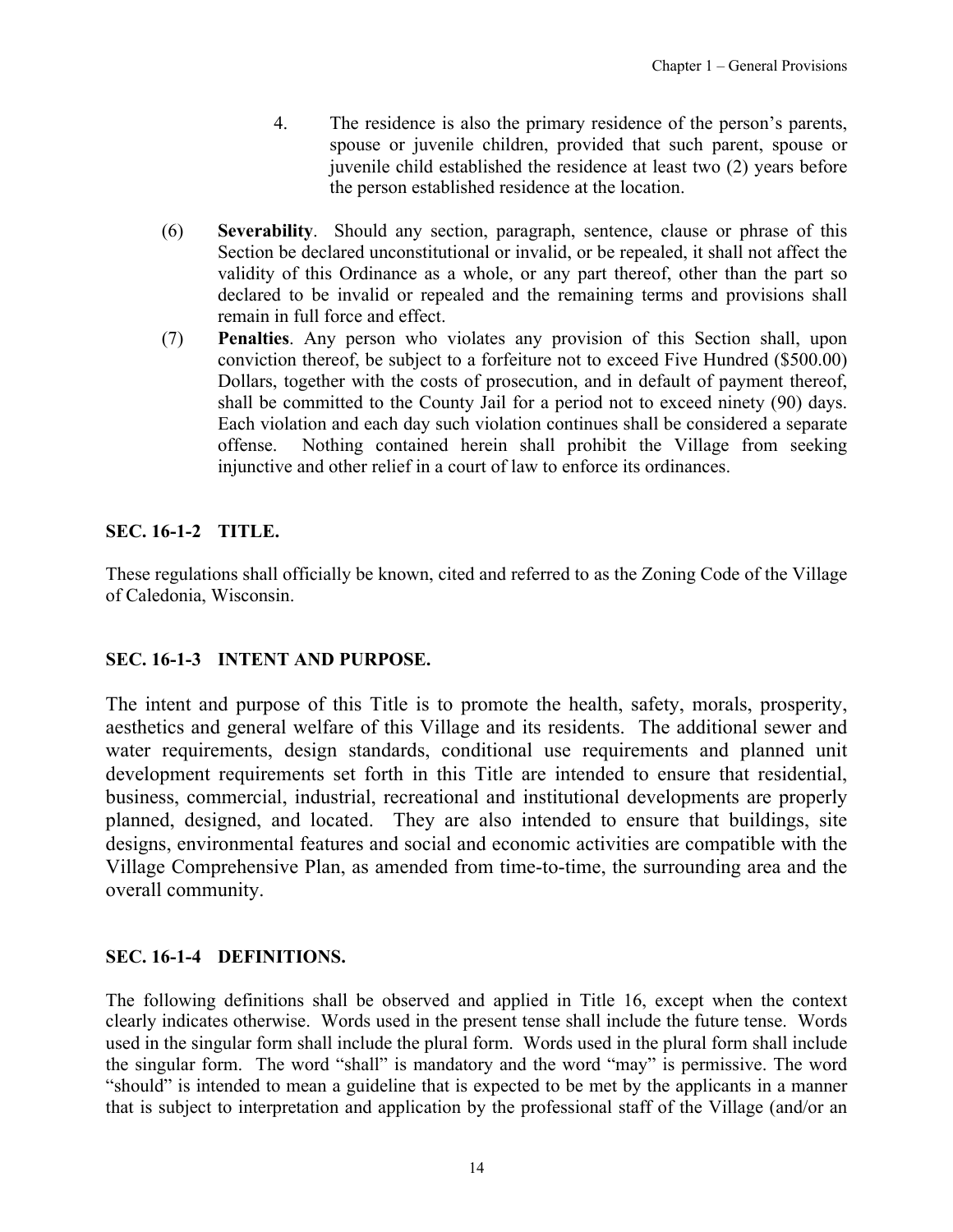<span id="page-14-0"></span>Architectural Review Board if one is created by ordinance) subject to recommendation by the Village Plan Commission and approval by the Village Board. In such cases, the Village staff (or Architectural Review Board), not the applicant, shall make specific recommendations regarding the acceptable interpretation of each guideline.

- (a) **High Impact Use**. Any use of property that meets any of the characteristics described under Sec. 16-5-2 of this Title.
- (b) **Moderate Impact Use.** Any use of a property that meets any of the characteristics described under Sec. 16-4-2 of this Title.
- (c) **Permitted Use**. A use of property that is specifically designated as permitted under a zoning district.

## **SEC. 16-1-5 VILLAGE BOARD OF APPEALS.**

- (a) **Creation and membership.** There is hereby created for the Village a Board of Appeals. Notwithstanding the incorporation of County Zoning, the Board of Appeals shall operate in lieu of, the Racine County Board of Adjustment. The Board of Appeals shall consist of five members and two alternate member appointed by the President and subject to confirmation by the Village Board. Such appointments and members shall be governed by Wis. Stats.  $\S$  62.23(7)(e)2. The terms of the members shall be set by resolution and shall be staggered three-year periods, except that of those appointed, one shall serve for one year, two for two years, and two for three years. There shall be no compensation received by the members for their service on the Board.
- (b) **Jurisdiction.** The Board of Appeals shall have the following powers granted in Wis. Stats.  $§ 62.23(7)(e)7:$ 
	- (1) To hear and decide appeals from any order, requirement, decision, or determination made by the zoning administrator under this Title except for requirements for municipal sewer and water pursuant to Section 16-2-1.
	- (2) To hear and pass upon applications for special exceptions or variances from the terms of this Title except for requirements for municipal sewer and water pursuant to Section 16-2-1.
	- (3) To hear and decide all matters referred to it or upon which it is required to pass under this Title except for requirements for municipal sewer and water service pursuant to Section 16-2-1.
- (c) **Officers**. The Board of Appeals shall choose its own chairperson, vice chairperson, and secretary.
- (d) **Meetings and rules.** The Board of Appeals shall adopt rules and regulations for its own government, not inconsistent with law or with the provisions of this Title and of any other ordinance of the Village. Meetings of the Board of Appeals shall be held at the call of the chairperson and at such other times as the Board may determine. Such chairperson, or in his absence, the acting chairperson, may administer oaths and compel the attendance of witnesses.
- (e) **Hearings; records; quorum; actions.** Hearings of the Board of Appeals shall be public. The secretary shall keep minutes of its proceedings, showing the action of the Board and vote of each member upon each question, or, if absent or failing to vote, indicating such